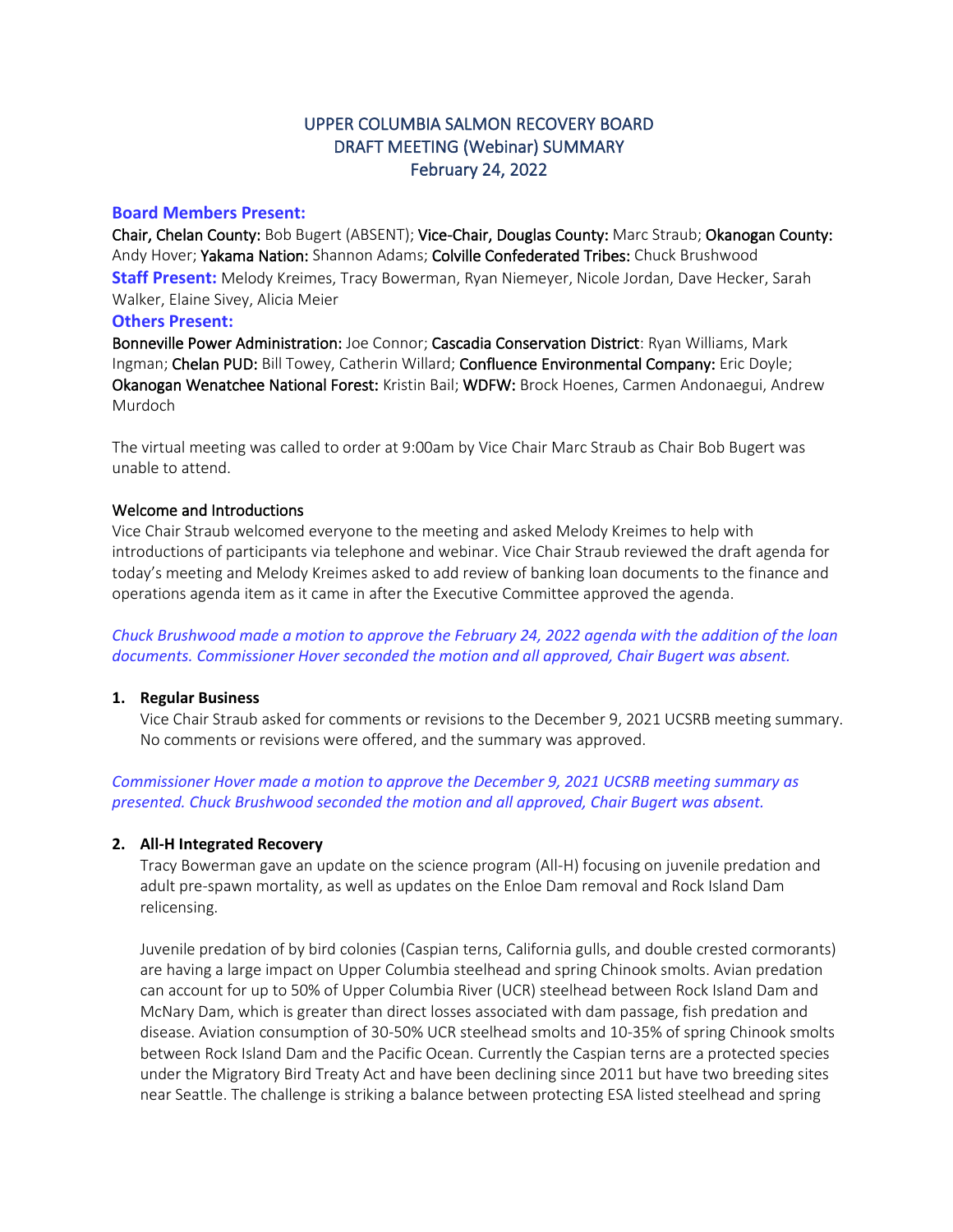Chinook and birds protected under the Migratory Bird Act. Deterrents for cormorants and gulls have only resulted in shifting colony locations.

Adult pre-spawn mortality, which occurs after adult fish arrive at their spawning grounds but before reproducing. Factors affecting pre-spawn mortality rates include increased stream temperature, hatchery vs. natural origin fish and fish size. Pacific salmon pre-spawn mortality varies by species but in healthy ecosystems is less than 3% and the current estimate of the Upper Columbia is between 2- 50%. To better understand this increased mortality, it will be important to focus on: 1) identifying where/when mortality happens, 2) protecting and restoring cold-water refugia, and 3) climate resilience in restoration. Currently, identifying priority cold-water refugia is on our data gaps list.

Tracy next discussed the status of the Enloe Dam Removal and Rock Island Dam relicensing. NOAA is in the process of doing modeling to identify available habitat for steelhead above Enloe Dam including natural barriers and tributary characteristics. USGS sediment analysis was completed, which resulted in 16 samples that tested high for toxicity levels. Liability issues for the PUD remain an obstacle to removal. The current 2022 WA Senate supplemental capital budget includes a \$250,000 proviso for WDFW to further analyze Enloe Dam removal. WDFW will be meeting with the PUD on 2/28 to discuss what this would look like. The Bipartisan Infrastructure Bill would also help move the Enloe Dam removal forward with potentially \$10 million going towards removal of non-hydropower federal dams. Both will continue to be tracked by UCSRB staff.

The Rock Island Dam license will expire on December 31, 2028. The relicensing process is for 30 to 50 year terms and requires PUD and Federal Energy Regulatory Commission (FERC) to consult with agencies, tribes, public to identify actions to protect fish/wildlife and to access environmental impacts of operations on non-salmon species. The first step out of 5 total steps is for 2021-2022 and is to identify primary issues and insight by identifying issues, begin technical working groups, identify information gaps, and develop study plans.

• Opportunity for the Board to identify issues of focus during step 1: Native species protection enhancement of bull trout, lamprey, and white sturgeon. And non-native species education and monitoring which include northern pike, quagga, and zebra muscles.

# Next Steps:

- **Possibly look at supporting/advocating for broader implementation of the US Army Corps of** Engineers *Inland Avian Predation Management Plan*.
- Melody Kreimes and Andy Hover to reach out to North Central Washington Chapter of the National Audubon Society. Start communication on what and if they have opposition to the aviation predation issue.
- **■** Melody Kreimes and Andy Hover to reach out to Center of Biological Diversity and Conservation Northwest on opposition or issues related to aviation predation.
- **The Tracy to follow up at the April Board meeting on the USGS sediment analysis report and how** far up the Enloe the sediment samples were taken.
- Brock Hoenes to communicate with Melody Kreimes after the 2/28 meeting with the PUD possible considering writing a letter to Representative Mike Steele and Senator Brad Hawkins about Enloe Dam removal including concerns the PUD has and what the draw down would look like for WDFW access points above the dam.
- **Tracy to follow up on Rock Island Dam relicensing and update the Board when available.**
- **EXECT Any follow-up request for presentations or information with PUD contact Bill Towey, Catherin** Willard, or Janel Ulrich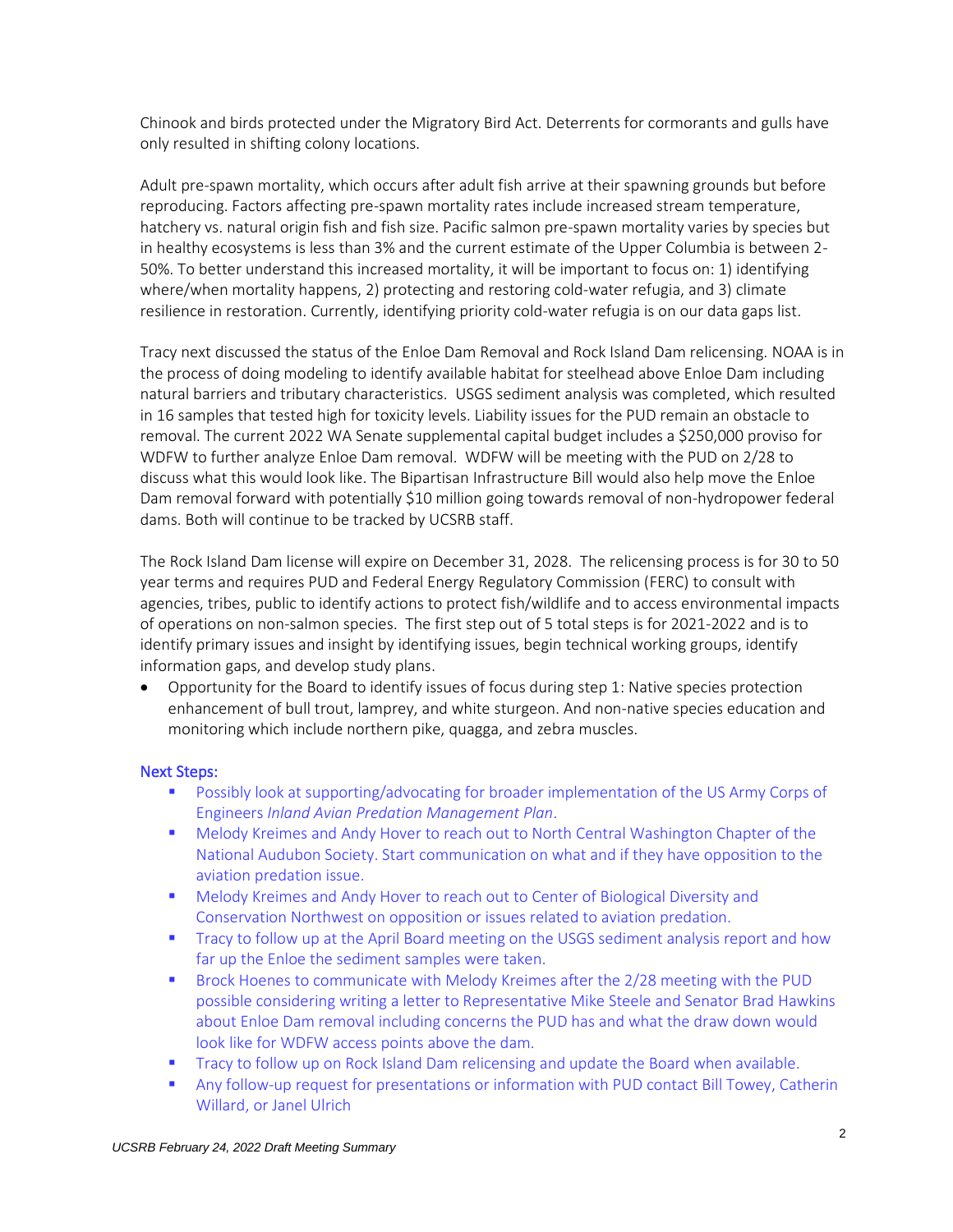# **3. Virtual Legislative/Agency Meetings**

Melody Kreimes discussed options and the importance to remain engage with State and Federal legislators and agencies on important salmon policies. This will be the third year that UCSRB Board members and staff will not travel to DC and Olympia in May/June to discuss salmon policies for the Upper Columbia. With a short Federal legislative session, ending March 10, there is a need to focus on time sensitive and specifically targeted legislation. Target who the right people are and what the targeted roll out of infrastructure money would be as agencies develop their spend plans with a goal to direct money toward salmon recovery. Melody asked the Board to reach out to her directly on any legislation they would like her to follow-up on.

#### *Next Steps*:

- Subcommittee with Melody, Nicole, Chuck and Andy to develop talking points for virtual *Federal legislative meeting, targeting our message and determine who we want to meet with.*
- *Andy Hover to reach out to Douglas/Okanogan, 7<sup>th</sup> District Representative Jacqueline Maycumber and Senator Short about upcoming legislation and impacts and importance to the Upper Columbia.*

*Commissioner Hover made a motion to authorize Melody Kreimes to draft a letter to Senator Brad Hawkins and Representative Mike Steele in support of Bipartisan Infrastructure Bill on salmon recovery and email the draft letter to the Board for approval with permission to use Commissioner Hover's signature stamp. Chuck Brushwood seconded the motion and all approved, Chair Bugert was absent.*

## **4. OWNF Discussion**

Melody shared a map showing Tier 1 restoration HUC12s locations and that a bulk of these locations are on Okanogan Wenatchee National Forest Service land to get a visual on the importance of working together. Kristin Bail gave an update that the OWNF is still learning and waiting on the latest information on funds associated with the Bipartisan Infrastructure Bill but will allow for additional capacity and help with planning post wildfire work. The OWNF has started the process on what the region would prioritize, large scale treatments with aquatic component, with additional money but nothing for the public is available. National focus is on treatments and addressing the wildfire crisis.

The forest wide Late Successional Reserve (LSR) reports are out of date and the OWNF is looking to contract the work and use the regional office to update the LSR to streamline future NEPA work.

The CFLRP poses a challenging environmental compliance, endangered species, LSR requirements, and a programmatic agreement with state of Washington on heritage requirements. Funding needs to go through a national project approval and currently not sure on the amount or the timing.

Joint Chiefs was not selected for funding but did receive feedback this is the right work to do just need to look at with a different funding, private vs federal.

Joe Connor with BPA explained the roll-out of the \$2 million BPA-OWNF Programmatic agreement to bring regional money to the OWNF. This partnership will expand and accelerate aquatic restoration in the Upper Columbia. Project selection was agreed upon and include floodplain, fish passage, beaver power restoration in the Wenatchee NEPA project area and will include design assistance and design review.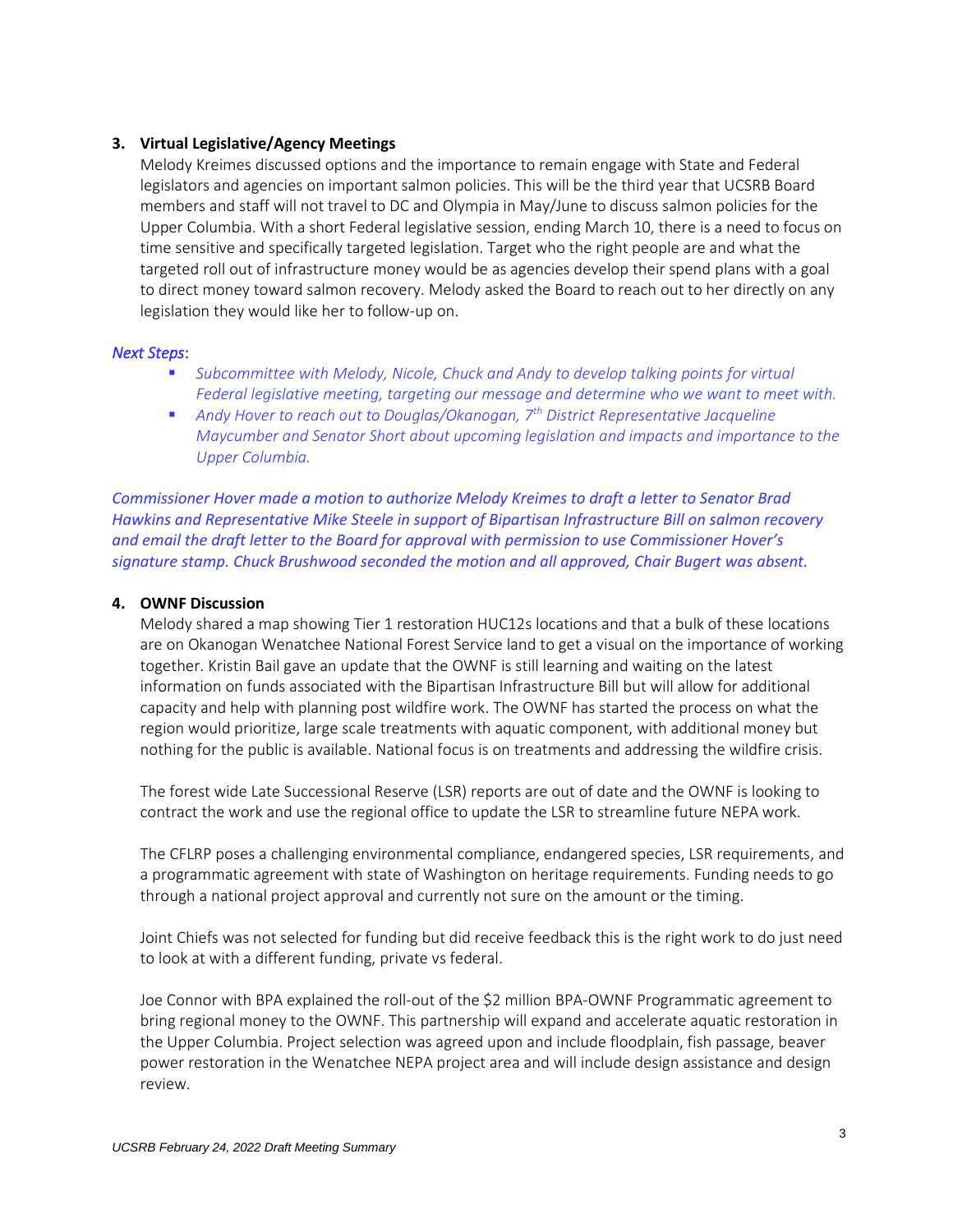## *Discussion*:

- *Virtual legislative timing is ripe to have this conversation as DC is deciding how this money will hit the ground. How can we continue to foster inner agency collaboration? How can we be intentional about this ahead of time? Be able to get answers on what is the plan how are you going to do that, how will it be maintained? Staffing and capacity needs? Where do our partners want to step in?*
- Can the board be effective in these discussions virtually instead of in person? Make sure the right *people are in the room. Are the right leadership there.*

### **5. Break**

## **6. Lead Entity Updates**

Dave Hecker reviewed the Chelan County Citizens Advisory Committee (CAC) nominees and recommendation process that was presented to the Chelan County Commissioners on February 14, 2022. James Johnson was approved as the County Citizens Advisory Committee and Matt Collins as an alternate by the Chelan County Commissioners.

*Commissioner Hover called to approve the nomination of James Johnson to the Chelan County Citizens Advisory Committee member. Chuck Brushwood seconded the motion and all approved, Chair Bugert was absent.*

Commissioner Hover amended the motion to affirm Matt Collins as the alternative to the Chelan County Citizens Advisory Committee. Chuck Brushwood seconded the motion and all approved, Chair Bugert was absent.

There was discussion about the Okanogan CAC vacancies and the possibility of someone serving on the committee who does not live within the county. Currently there are two vacancies on the Okanogan CAC with a call for nominations through April 1. A final selection and approval by the Board at the April 21, 2022 Board meeting.

Dave reviewed the SRFB grant round updates. This round will have a shortened timeline by about two weeks due to RCO's need to review and choose a project for the Targeted Investment Funding (\$3.8 million for a single project focusing on Orca recovery).

#### **7. Finance & Operations**

Melody introduced Elaine Sivey, the Account Manager with UCSRB to the Board. Elaine and Melody reviewed the budget to actuals report showing we have expended 54% of our revenue for FY22 compared to being 67% through the budget year ending June 30, 2022. A few highlights from the budget to actual report are payroll is running approximately \$20,000 short due to burn rates for employees has increased due to adding family members to health care during the open enrollment. Melody noted in December the Board approved amending the budget which reduced the payroll expense line item because the burn rate was low. Melody suggested allocating \$7,000 from the contingency fund and travel fund to payroll expense. Outreach is underspent due to timing of the contract. Travel, training and meeting expenses continue to be underspent and may need to be reviewed to reallocate. The consultant contract for \$55,778 is for follow-up work with Bonneville Environmental Foundation (BEF) on the Ruckelshaus evaluation and implementation work is low as no expenditures have occurred yet.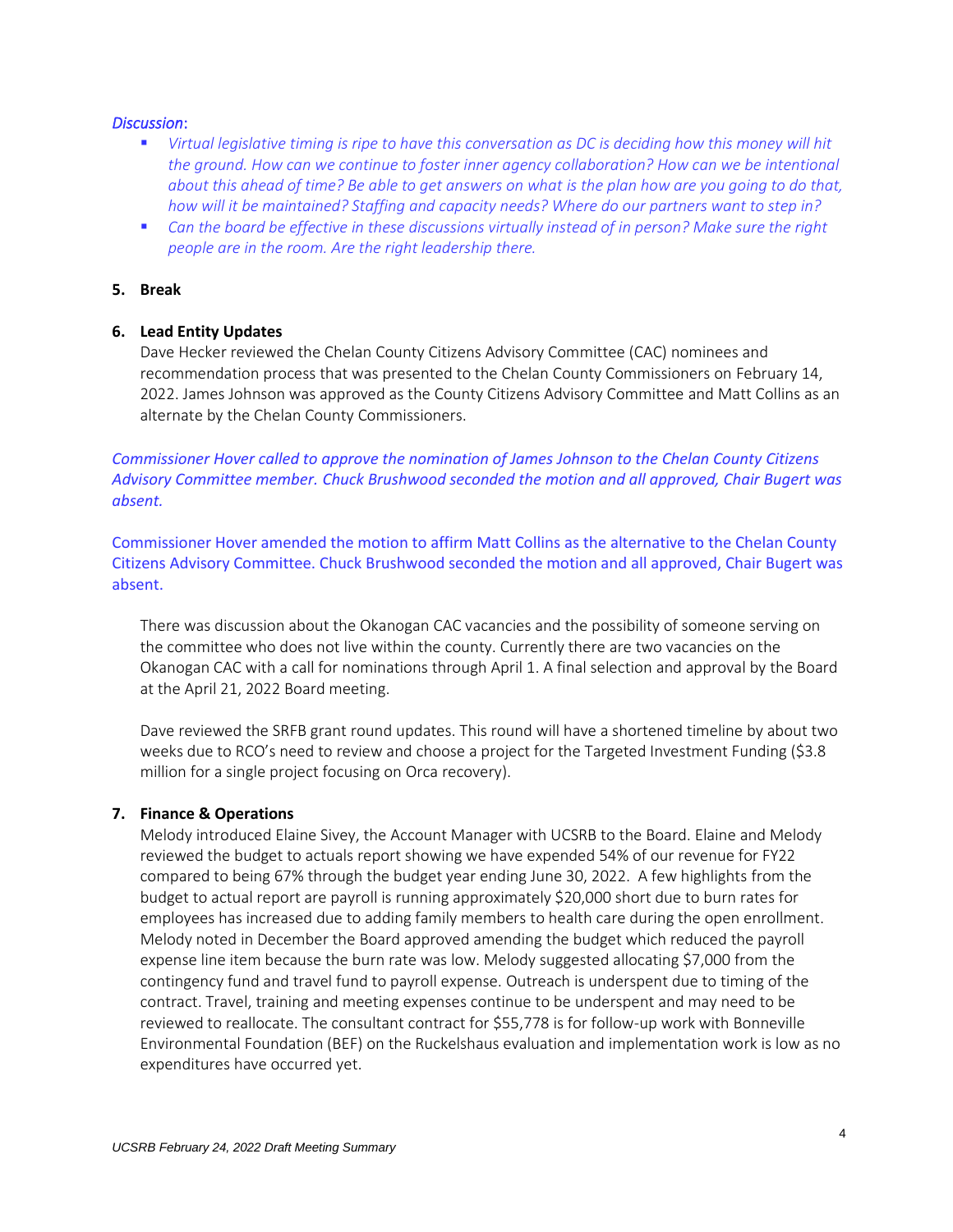Next Elaine discussed the profit and loss report showing the seven current grants and the two completed grants with BPA and Yakama Nation. The OCR (contract ends in March) and is on track to being expended. The BPA Tech, RCO Admin, BPA Admin, and Yakama Nation contracts are just beginning. The RCO LE grant is 58% completed and the DNR grant is 47% and both run through June. Finally, the unencumbered profit and loss are at \$33,861 which reflects payroll expenses for leave pay to Greer and Caitlin.

#### *Next Steps*:

- *Elaine to run numbers of previous years to get a health care line-item percentage for future budgeting. Currently using 6%.*
- *Elaine to ask State Auditor if liability charge goes against operating reserve?*

Melody shared the addition of the Juneteenth holiday to the UCSRB Personnel Manual. This holiday is recognized by the state and UCSRB follows the state calendar.

*Chuck Brushwood made a motion to approve to amend holiday policy adding Juneteenth as a paid holiday in the UCSRB Personnel Manual. Shannon Adams seconded the motion and all approved, Chair Bugert was absent.*

Melody reviewed the revised draft loan documents for a line of credit from North Cascades Banking for the period of February 18, 2022 to February 18, 2024 for up \$75,000 to cover cash flow.

# *Commissioner Hover made a motion to approve Corporate Resolution to Borrow Loan document from North Cascades Bank with authorization for chair Bugert to sign. Chuck Brushwood seconded the motion and all approved, Chair Bugert was absent.*

Alicia Meier updated the Board on the new income contract with Yakama Nation for \$127,056 with a period from December 1, 2021 to November 30, 2022. This income contract funds the new Watershed Action Team (WAT) facilitation contracts with Chelan County Natural Resource Department, Wenatchee WAT for \$9,000, Cascade Conservation District, Entiat WAT for \$10,000 and Methow Salmon Recovery Foundation, Methow WAT for \$10,000. The WAT contracts cover the period of December 1, 2021 to November 30, 2022. The final consultant contract is with Foster Creek Conservation District for \$1,280 funded from our RCO Lead Entity contract for outreach work for salmon in the classroom curriculum. This contract runs from January 10, 2022 to June 30,2022.

#### **8. UCSRB Board of Directors Officer Elections**

Melody shared the past Board rotations. Usually, the chair has switched back and forth between county and tribe however, the Charter does not specify that rotation as it doesn't always work out especially with new members coming on board. Melody shared that Chair Bugert would be willing to continue as chair however he will not be seeking re-election for County Commissioner and would only be able to serve through December. Commissioner Hover also expressed his willingness to run for chair. Chuck mentioned that last year during nominations it was a tribes turn to rotate into the chair position but Shannon had declined at that time as she was new to the role and wanted to gain more experience before chairing. She expressed a willingness to serve as chair now.

*Commissioner Hover nominated Shannon Adams as UCSRB Chair, Shannon Adams accepted the nomination and all approved, Commissioner Bugert was absent.*